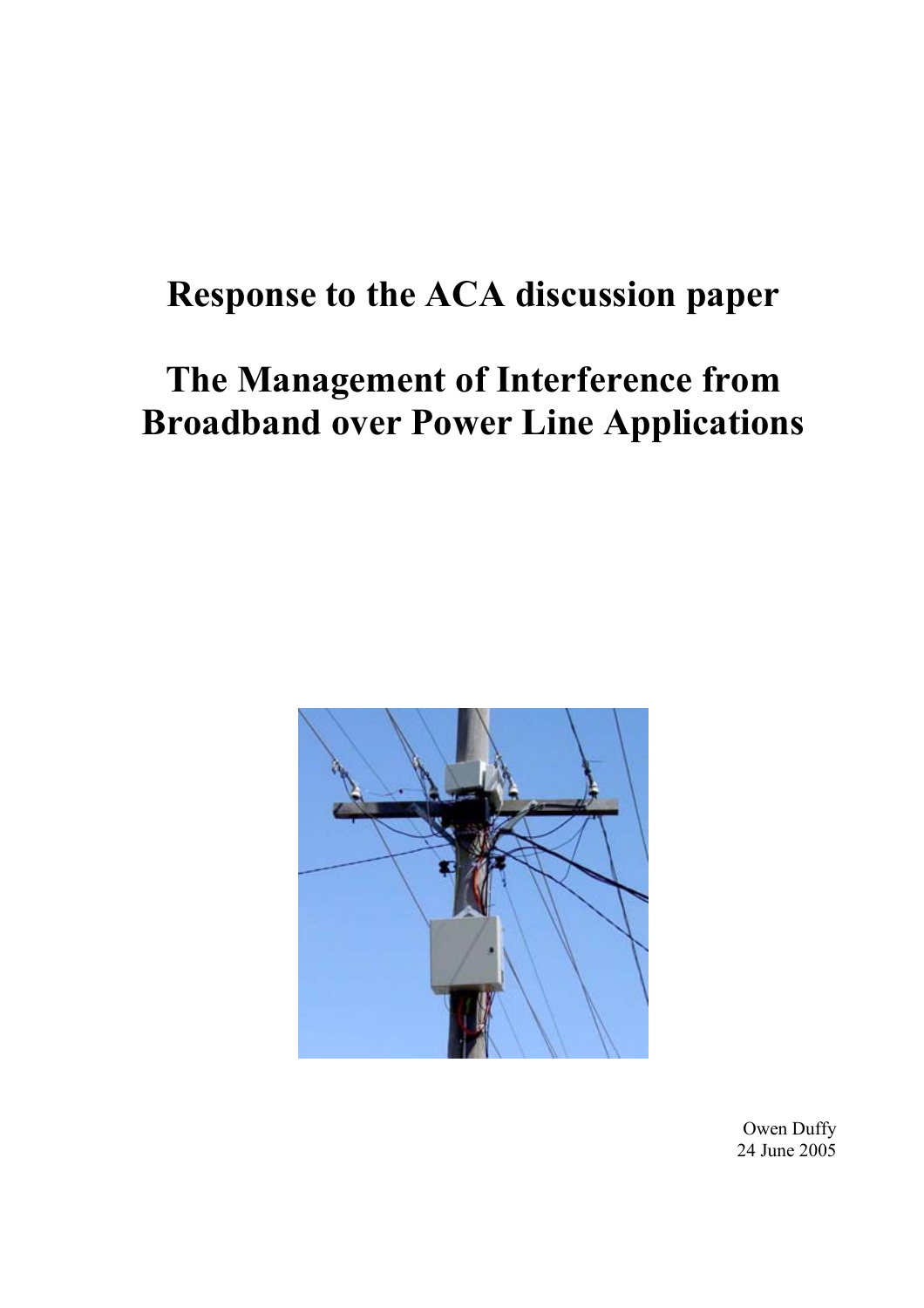# **TABLE OF CONTENTS**

| $\mathbf{1}$     |  |
|------------------|--|
| 1.1              |  |
| 1.2              |  |
| 1.3              |  |
| 1.4              |  |
| $\boldsymbol{2}$ |  |
| 2.1              |  |
| 2.1.1            |  |
| 2.1.2            |  |
| 2.1.3            |  |
| 2.1.4            |  |
| 2.1.5            |  |
| 2.1.6            |  |
| 2.1.7            |  |
| 2.1.8            |  |
| 2.1.9            |  |
| 2.2              |  |
|                  |  |
| 2.3              |  |
| 2.3.1            |  |
| 2.3.2            |  |
| 2.3.3            |  |
| 2.3.4            |  |
| 2.3.5            |  |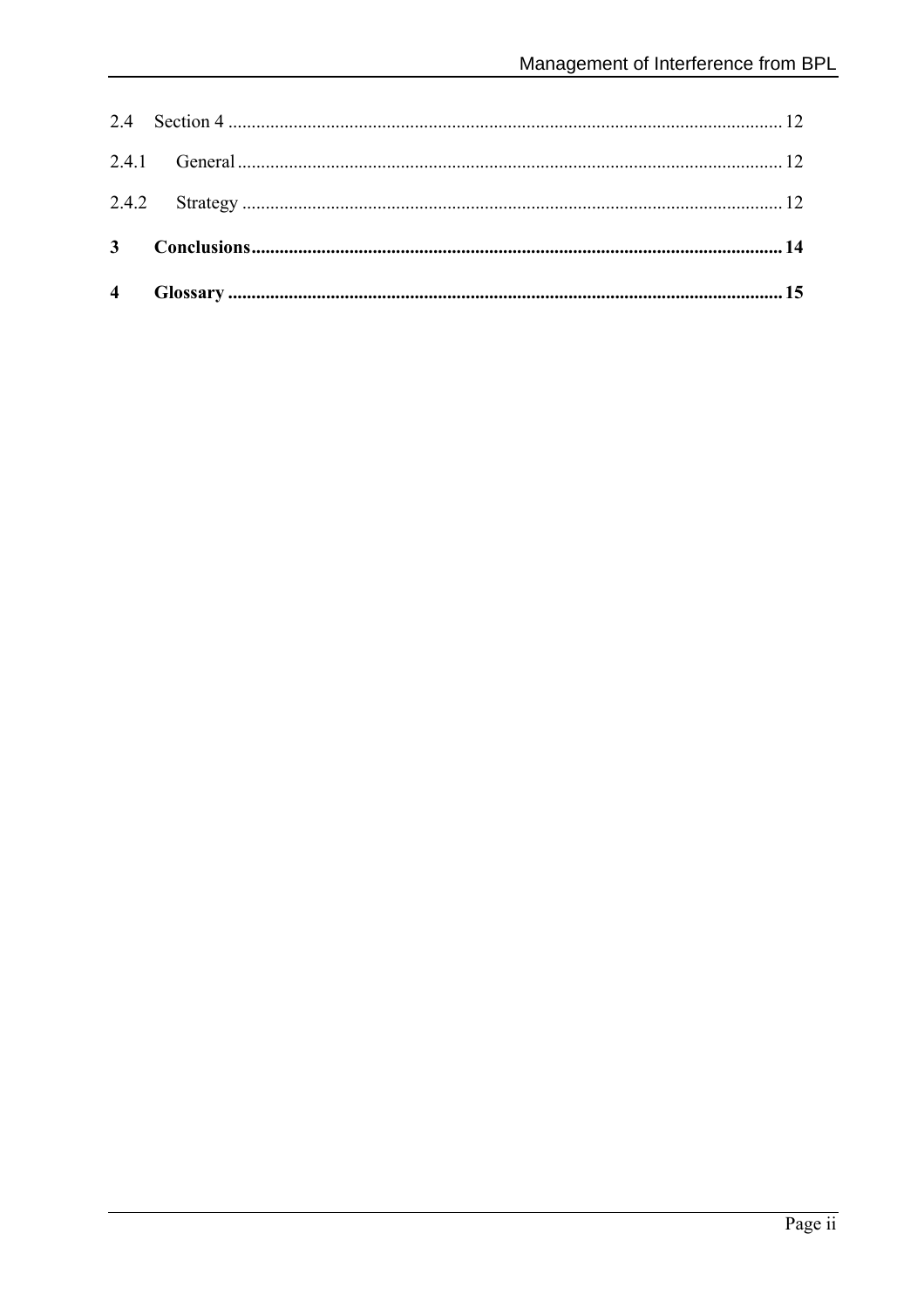# <span id="page-3-0"></span>**1 Introduction**

# **1.1 Broadband over Power Lines**

Recent developments in technology have delivered chipsets designed for transmission of high speed data at Broadband speeds over existing power line infrastructure in a range of scopes including existing premises power wiring, the low voltage (LV) distribution network, and high voltage (HV) transmission network.

Power Line Communications (PLC) is not new; it has been in use for a very long time for electricity network protection, control, telemetry, voice and data communications, and demand side load management. Some of these applications are more broadly captured by the term Power Line Telecommunications (PLT).

Broadband over Power Lines (BPL) is a specialised form of PLT, it is designed to deliver high speed data services at Broadband speeds (greater than 256Kbps), usually delivered to the customer with an Internet Protocol (IP) interface and principally for access to the Internet.

It is a combination of the growing demand for Broadband data services and development of powerful digital signal processing capability on silicon chips that has encouraged BPL.

BPL achieves the high data rates by modulation of carriers at radio frequencies with the data, and transmission of that radio frequency energy on the power line media. BPL does not depend on radiation of radio frequency energy for its operation; BPL uses conduction on the metallic power line conductors to carry the modulated data signals from the sending BPL modem to the receiving BPL modem.

Power lines in their various forms are almost universally unsuitable media for transmission of radio frequency energy for a number of reasons, but most importantly to users of radiocommunications services, because of the leakage of substantial radiocommunications energy from the power lines and in-building wiring and the consequent risk of interference to radiocommunications services.

Current BPL technologies mainly use the radio spectrum from about 2MHz up to 30MHz to 80MHz (HF and VHF radio spectrum). BPL signals that leak from infrastructure are quite unlike any other form of radio frequency radiation, they are wideband (typically several MHz wide for individual links) with almost uniform power density across that bandwidth when in traffic, and they have the potential to interfere with a very large number of radiocommunications services used for diverse purposes.

# **1.2 Broadband in Australia**

Australia has a range of installed infrastructure that can be and is used to deliver broadband services. That includes traditional in-street telephone cabling, ISDN,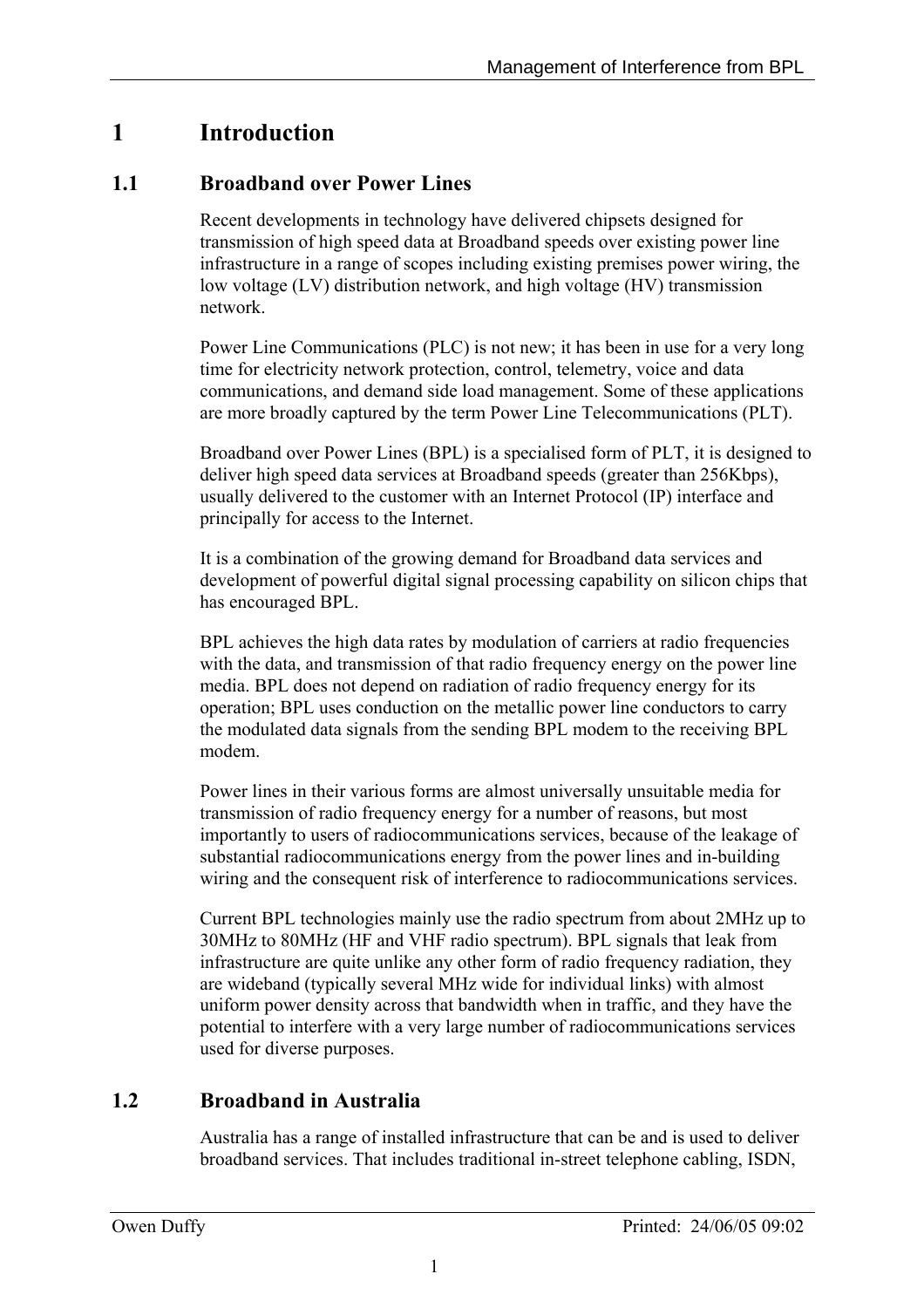<span id="page-4-0"></span>traditional Pay-TV cable (eg Optus, Telstra), purpose built digital networks (eg Transact), Satellite (eg Optus).

Existing Broadband delivery methods provide 100% geographic coverage of the Australian mainland and Tasmania, and most nearby islands.

Satellite Broadband access, particularly full two-way satellite access is more expensive that other methods, but a current federal government scheme (HBISS) assists rural and remote consumers with the costs.

Several carriers have aggressive rollout programs to widen the coverage of their lowest cost delivery methods (DSL over telephone lines), increasing competition in the process.

Effective competition exists despite ownership of most of the Customer Access Network (CAN) by the dominant carrier. Competition does not require diverse ownership of infrastructure. The regulatory environment makes the existing CAN, mostly owned by Telstra for historical reasons, available to other carriers.

Notwithstanding the significant progress in Broadband rollout, some people do not yet have access to Broadband at affordable rates, and some of those are likely to support any delivery mechanism that brings forward affordable Broadband Internet access without due regard for adverse impacts of the access technology.

Some individuals possess a well developed hatred for the dominant carrier (rightly or wrongly) and may support any other delivery technology again without due regard for adverse impacts of the access technology

# **1.3 Radiocommunications**

Radiocommunications in Australia is controlled by the Radiocommunications Act (Cth) 1992 (RA) and subordinate regulations. Australia is also a signatory to a number of international agreements on radiocommunications that have treaty status (eg the Radio Regulations).

Radiocommunications uses electromagnetic fields that travel as a wave to convey energy over great distances without requiring a conducting medium. Although the waves do not require a medium, the capability to transfer the energy in this way is a unique and valuable natural resource that can easily be spoiled by pollution of the space around us with high-level radio frequency energy that masks desired signals.

Reflection of radio waves by the ionosphere permits propagation of radio waves beyond line of site without any intervening infrastructure.

It is the ability of radio to communicate between two terminal equipments without intervening infrastructure and over short or very great distances that makes it a most valuable tool, especially in the event of a disaster where fixed telecommunications infrastructure is disabled.

The possibility of conflict where EMP weapons might be used to specifically target telecommunications infrastructure without major collateral damage in order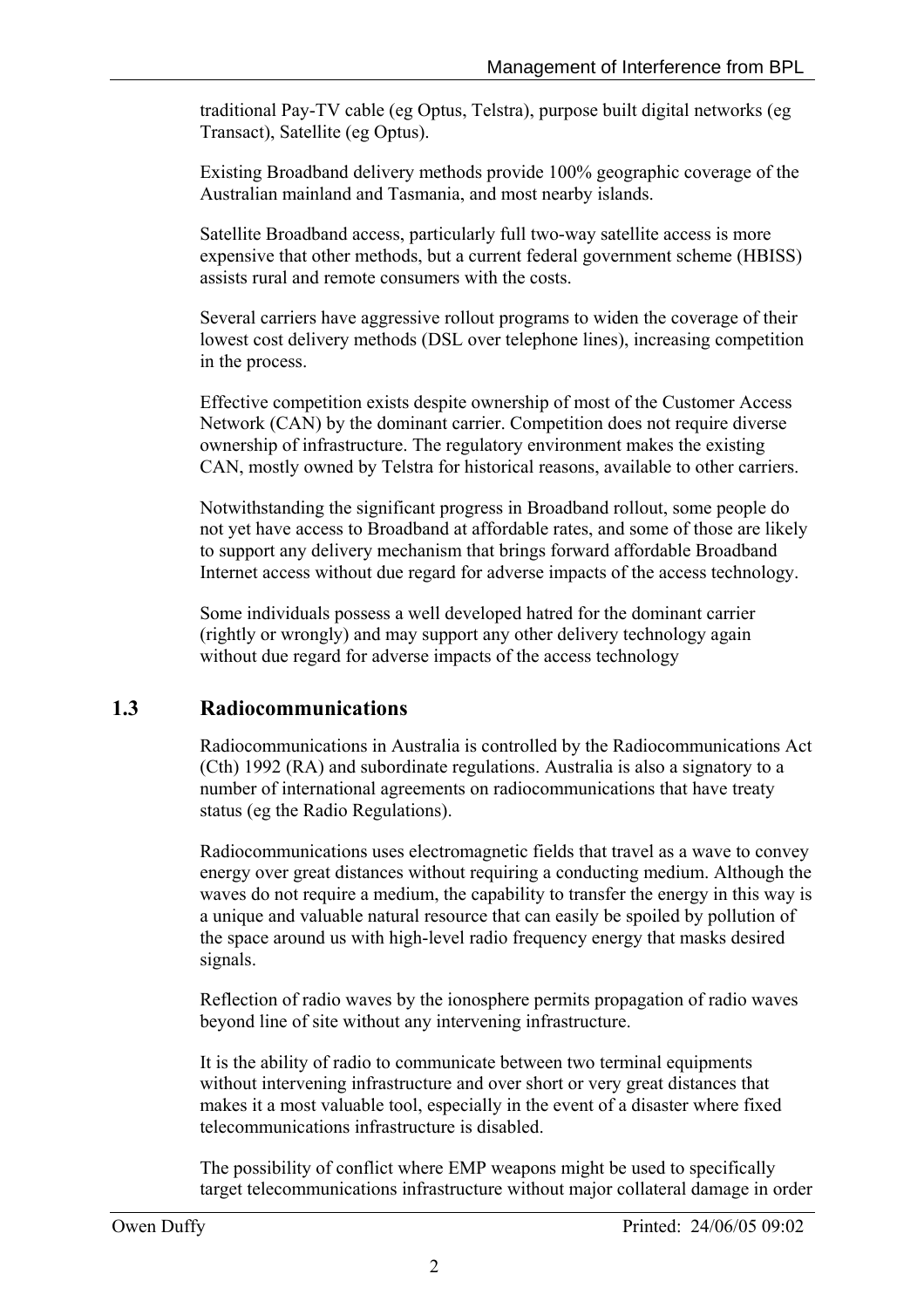<span id="page-5-0"></span>to permit invasion with minimal resistance creates a strategic need to maintain a working radiocommunications capability.

Recent natural disasters, including the 2004 Tsunami in Indonesia, have demonstrated the importance of radiocommunications as a first-in technology for remote communications.

The propagation of radio waves across international boundaries has meant a need for careful international cooperation and administration for a shared approach to management of the resource to the benefit of all.

The expectation of would be BPL operators that they can establish and operate equipment (as they have done) that has been demonstrated to have unintended wideband radio frequency leakage that is 60dB (or a million times) or more above the spectral power density of the background or ambient noise level on mid to low HF frequencies is totally inconsistent with existing regimes for careful coordination and management of radiocommunications nationally and internationally.

# **1.4 Competition**

Australia, like many countries, had a monopolist telecommunications provider that was state owned. Australia set down the path of creating effective competition in telecommunications for a number of reasons. By and large that has been successful in reducing prices, improving values, encouraging new services and service levels that match consumer's needs.

In opening up the telecommunications market to competition, the government had a challenge in that the existing monopoly owned the entire installed infrastructure. The government opened that infrastructure up to competition by a number of determinations made under competition law that were intended to provide access to other carriers and carriage service providers under equitable terms. There has been manoeuvring and delay, but progressively there is more and more competition. Some analysts believe that the monopoly should have been split into two entities, one to own the infrastructure and wholesale it to any carrier, and the other separate entity to assume the existing retail business. It is a long time down the track, and that separation of Telstra's business may yet happen.

The key point is that even though the dominant carrier may own most of the infrastructure today, there is competition because of a government strategy to facilitate competition.

The claim by some that Australia needs BPL to permit competition is phoney, competition exists today including on Telstra's infrastructure.

Some of the proponents of BPL are already supplying bundled energy (gas, electricity), telecommunications (LD phone calls, Internet access). One of the benefits of bundles is to obscure the value of the deal, to make it harder to compare competitive offerings because they are different and it is like comparing apples and oranges - to "muddy the waters". Another key aspect of bundles is that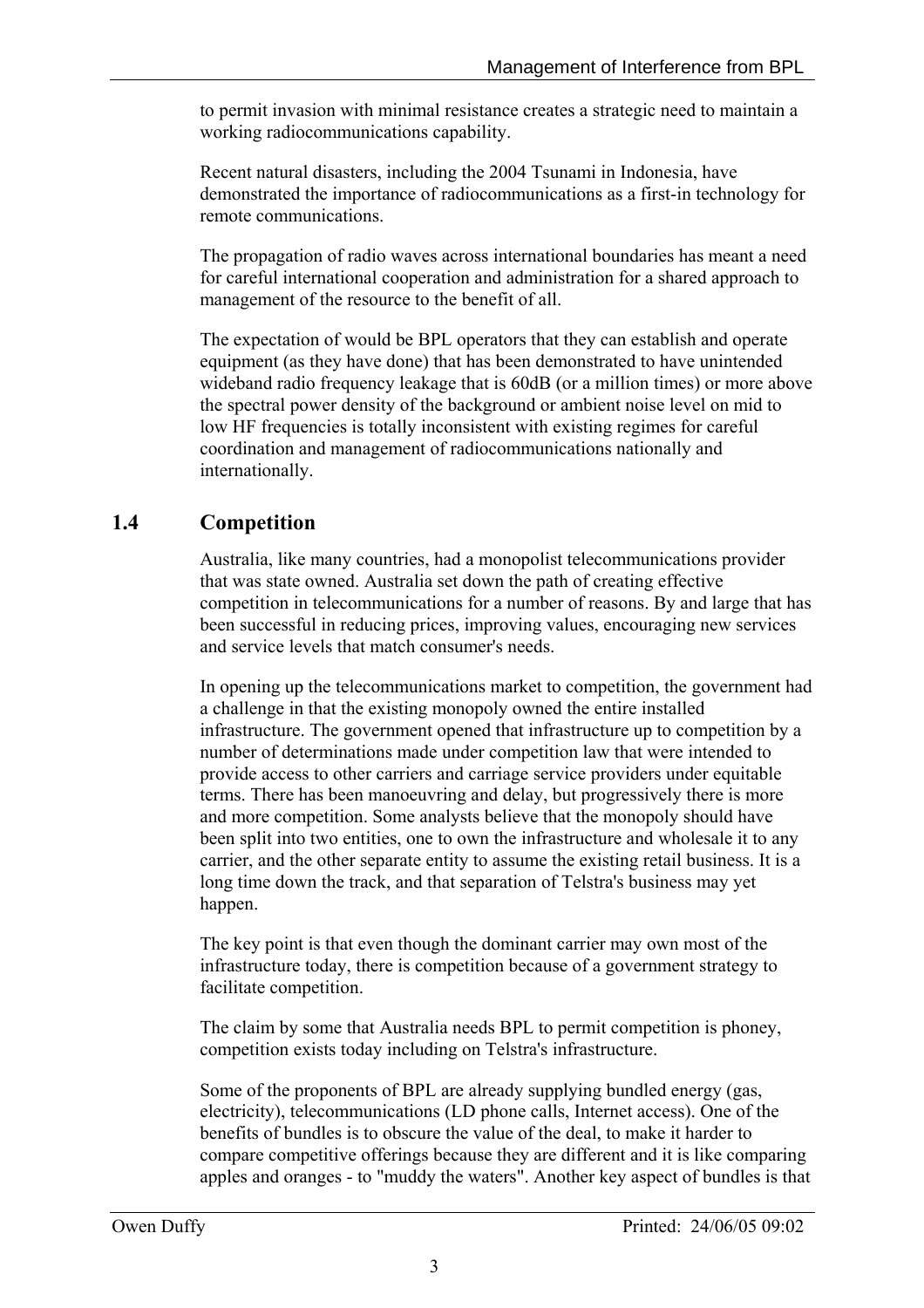it is harder for the customer to exercise competitive choice when they are locked in to a product set with complex service, billing, discounting, payment, and minimum term options. These enterprises might not be the champions of competition that they at first appear.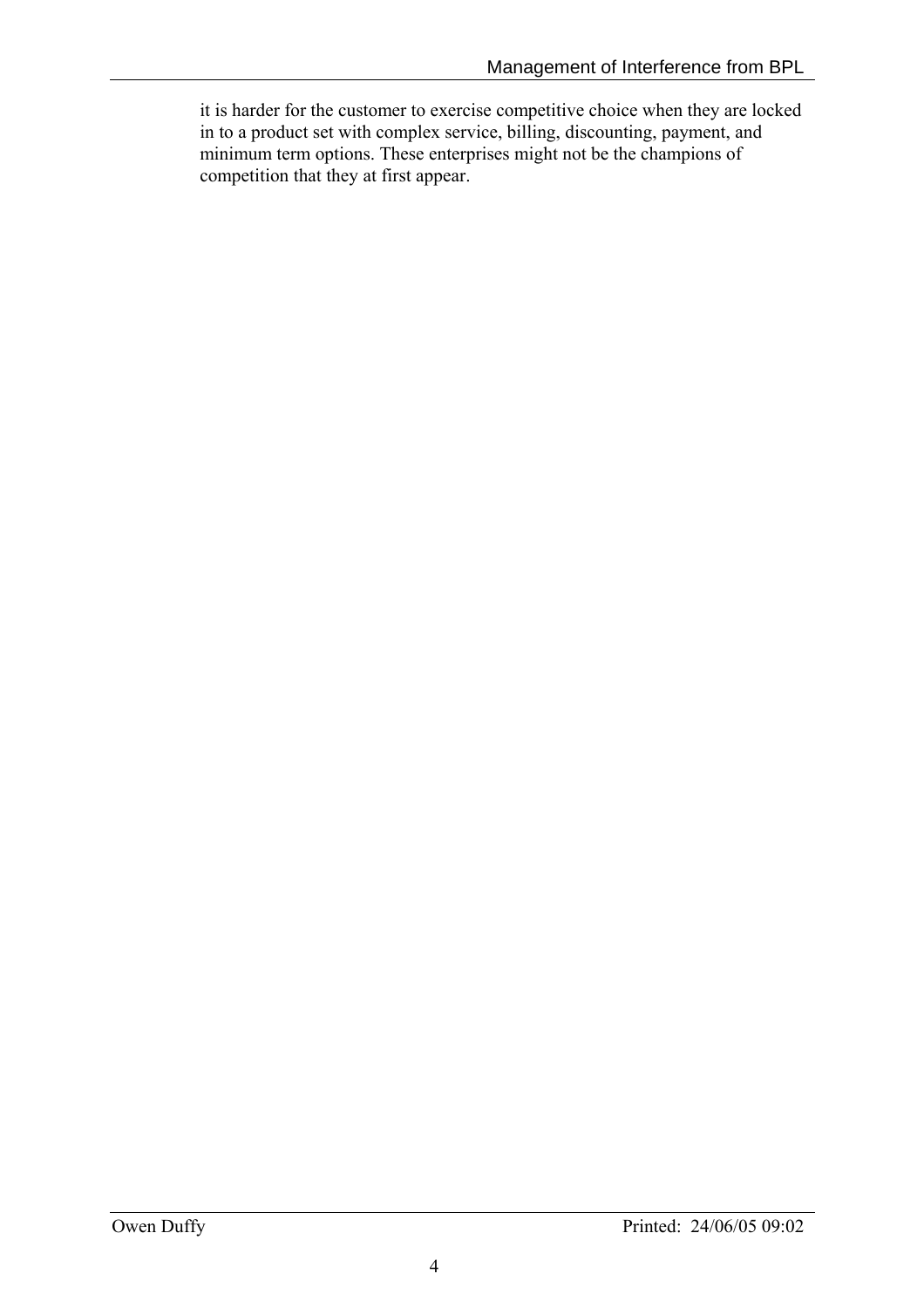# <span id="page-7-0"></span>**2 Comment on the ACA discussion paper**

# **2.1 General**

#### **2.1.1 Management of Interference**

The title of the discussion paper seems to concede that BPL and the high level of radio frequency energy radiation proven from existing technologies is inevitable, and the future is about "management" of the interference rather than "prevention" of interference.

#### **2.1.2 Leakage of energy from underground power lines**

The ACA in its Executive Summary states "Leakage of the signal occurs as a radiofrequency electromagnetic emission from the power lines and has the potential to cause interference to radiocommunications services, particularly where power lines are above ground."

That implies that leakage from underground power lines is not an issue.

There is no doubt that radiation direct from buried lines is reduced by the attenuating effects of the soil, the amount of attenuation varies with soil types ranging from light dry sandy soils which would have very little attenuation to heavy wet clays which would have more attenuation.

Dependence on attenuation by the soil of buried cables might be sound if the houses were also buried. It should not be overlooked that in most cases, buried power lines come to the surface and most building wiring is above ground level. Radio receiver antennas will more commonly be closer to building wiring than to underground or overhead distribution.

It should not be overlooked that residential estates with underground power often have associated restrictions in pavement openings and, in concert with the lack of power poles, often require extensive expensive directional boring operations for installation of alternative wired telecommunications infrastructure. This type of estate and similar are potentially attractive for BPL deployments, and radiation can be expected from the building wiring as well as the power distribution network.

## **2.1.3 The ACA's challenge**

The ACA in its Executive Summary states: "The challenge for the ACA is to develop regulatory arrangements that do not unnecessarily inhibit BPL deployments but, at the same time, protect radiocommunications services from harmful interference."

The ACA appears to take a position that its first priority is to develop regulatory arrangements that enable BPL, and to some extent relegating protection of radiocommunications to a lesser priority. The statement later in the document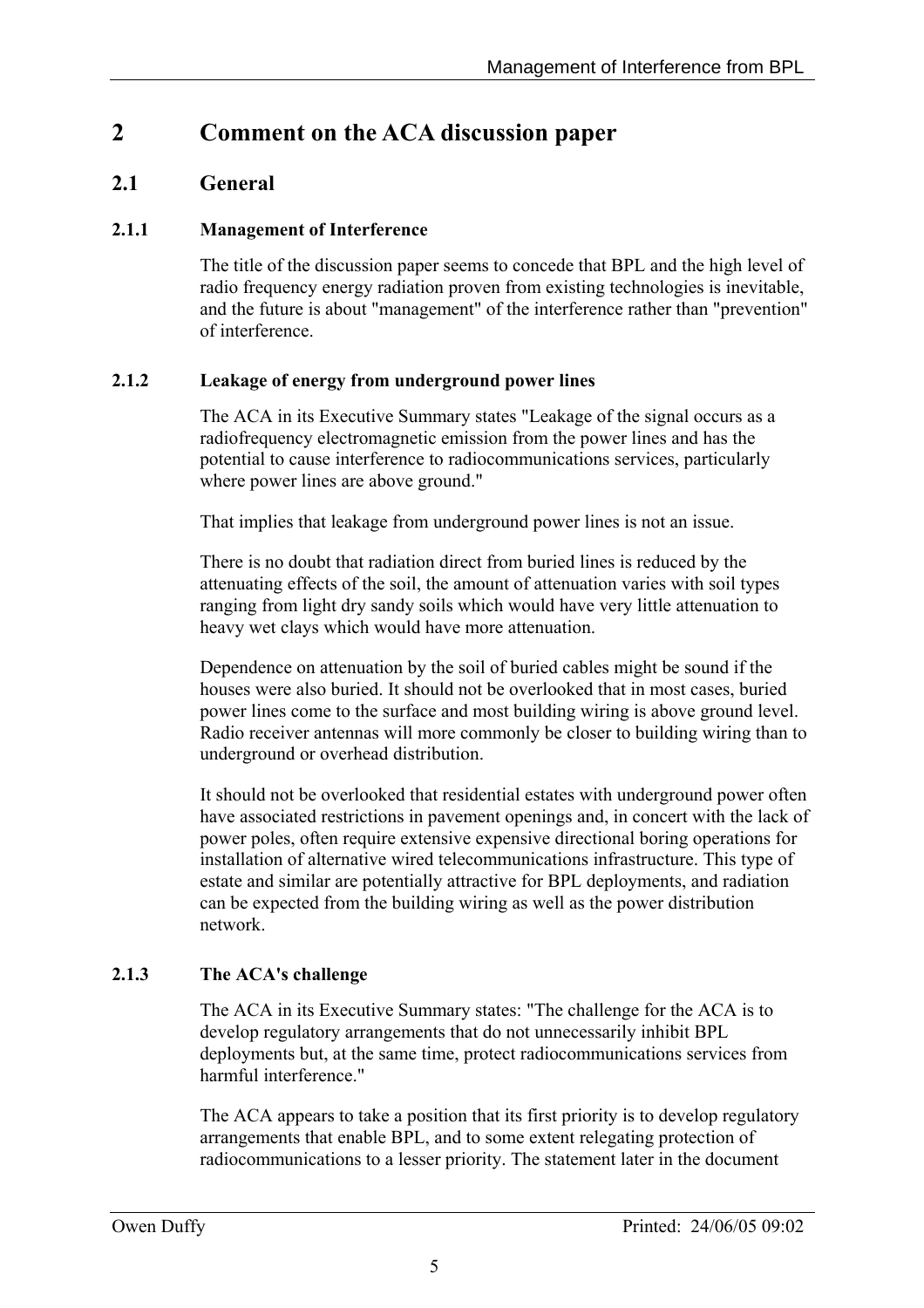<span id="page-8-0"></span>reinforces this: "If it just affected one household cordless telephone or one amateur radio operator then the cost to the community might be small".

With respect, the ACA as Australia's radiocommunications regulatory authority has a primary responsibility to protect radiocommunications under international treaty and for Australia's own reasons, and the challenge for the ACA is to protect radiocommunications services at least from harmful or substantial interference (as applicable) and, at the same time to develop regulatory arrangements that do not unnecessarily inhibit BPL deployments.

#### **2.1.4 Radiocommunications interference**

In discussing radiocommunications interference, the ACA lists four factors that influence the probability of interference; one of those factors is receiver sensitivity.

The ambient noise environment is a significant limitation on successful reception of radio signals in many situations, and is very dependent on the radio frequencies involved, and may effectively prevent realisation of the full receiver sensitivity. The ambient noise consists of three main components, galactic noise (noise from stars and other radio sources in space), atmospheric noise (noise caused by natural phenomena on earth such as lightning) and man made electrical noise. The contribution of each of these components varies with frequency, and we can do little about the noise from two of these categories.

It is important that the community, through its radiocommunications regulator, ensures that the contribution of man-made noise to the ambient noise environment does not creep to render radiocommunications less and less effective.

The ambient noise floor (as it is known) is a real limit on radiocommunications, and is relevant to determination of whether radiation of radio frequency energy has the capacity to, and is likely to cause interference.

Other factors also contribute to the probability of interference, for example a continuous service like BPL is more likely to cause interference than an infrequency intermittent service all other things being equal.

#### **2.1.5 Part 4.2 of the Radiocommunications Act (Cth) 1992**

Part 4.2 of the RA contains offence provisions relating the emissions.

The most general of them is S.197, which makes it an offence for a person to engage in conduct and to be reckless as to whether the conduct will result in substantial interference with radiocommunications; or substantial disruption or disturbance of radiocommunications.

Though S.197 seems wide in its coverage, it depends on the meaning of the terms "substantial interference" and "substantial disruption or disturbance" which are not defined in the Act. The terms are not mentioned in the House of Representatives Second Reading Speech given on 26 November 1992, or in the Explanatory Memorandum to the 1992 Act.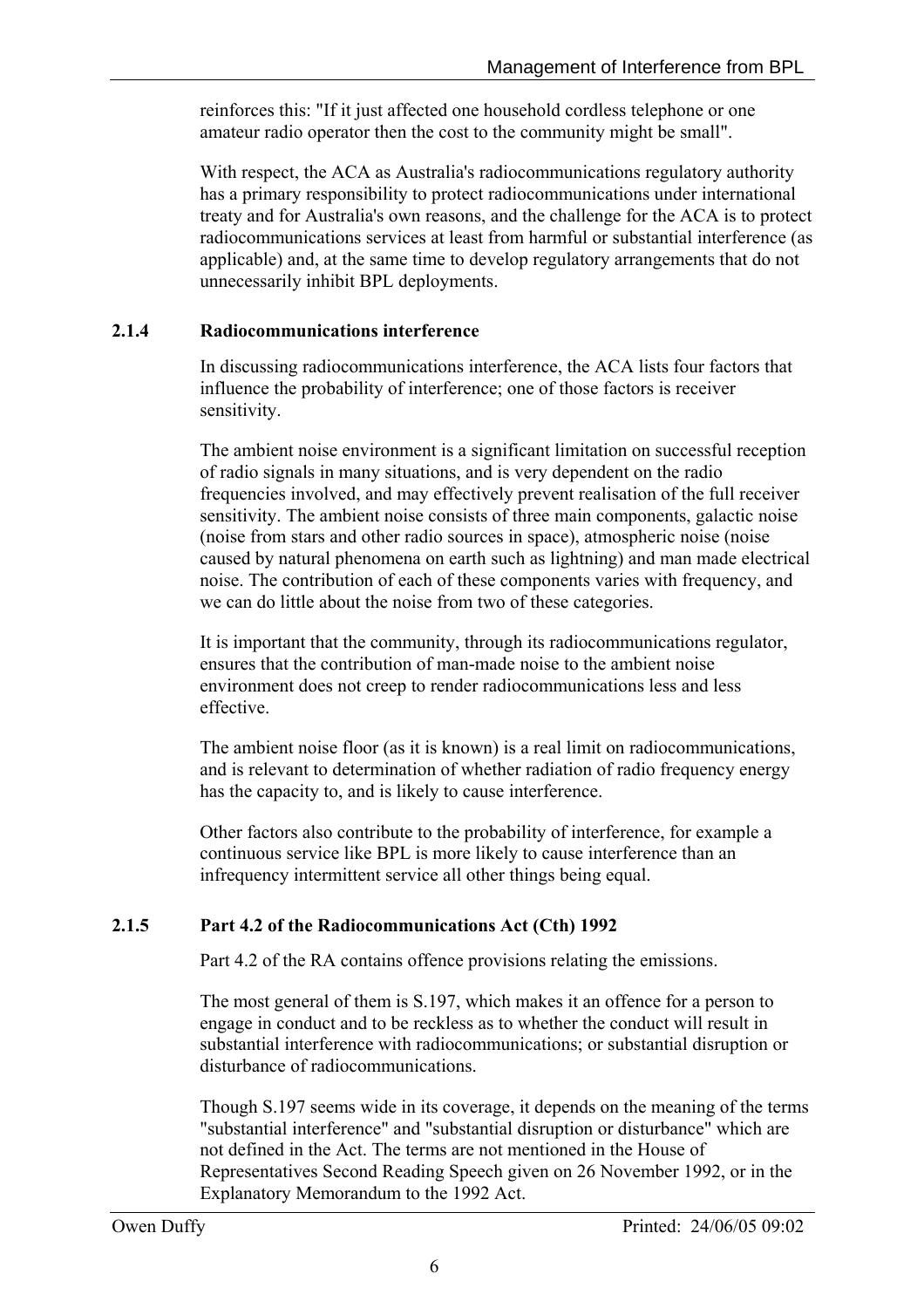<span id="page-9-0"></span>The predecessor to the RA, was the Radiocommunications Act (Cth) 1983 (the 1983 Act). The second reading speech for the 1983 Act on 18 October 1983 indicates that the 1983 Act intended to address interference problems for which the Wireless Telegraphy Act (Cth) 1905 (WTA) did not provide a remedy. The 1983 Act included standards and controls (see S.9 of the 1983 Act) designed to prevent interference such as industrial interference to radio and television reception. However, these standards were limited to technical standards for devices (transmitters, receivers and radiosensitive equipment). The standards did not include any definition of the meaning of "substantial disruption" or "substantial interference".

This paper suggests that the meaning of these terms is important to the effectiveness of this in S.197 which has it roots in the 1983 Act, and was clearly intended to provide a remedy for interference problems that were not dealt with adequately under the WTA.

It is suggested that the meaning of "substantial" should be something that is of substance, that is it is a material fact that can be identified and measured to prove its existence.

Establishing the materiality of interference or disruption or disturbance would then be a matter of reliably identifying / measuring some phenomena that was a valid indicator of the existence of the interference or disruption or disturbance. Reliability would require a sufficient margin for error in any quantitative measurements. For instance, one measure of substantial interference might be radiation that results in an increase in noise floor by sufficient margin to be confident that measurement artefacts were not significant in the outcome. So it might be that while increases in noise floor of 0.1dB are detectable, an increase of 2dB could be material evidence of substantial interference to any radiocommunications service than is intended to operate down the noise floor as a lower limit.

ITU-R recommendation P372-8 (Radio Noise) provides guidance on expected noise levels for design of radiocommunications services. It indicates higher ambient noise levels at HF than are commonly experienced in residential areas and should not be relied upon as an indicator of the actual ambient noise levels. Clearly, if ambient noise is material to proving "substantial interference" it needs to be measured reliably in each case of interference, or alternatively in a risk managed approach, a realistic profile established for actual ambient noise in different environments in Australia to serve as a ceiling for permitted emissions.

## **2.1.6 Harmful interference**

The discussion paper uses the term "harmful interference" without definition.

The ITU-R Radio Regulations use the term "harmful interference" to define circumstances which endanger the functioning of a Radionavigation Service or of other safety services, or which seriously degrades, obstructs, or repeatedly interrupts a radiocommunications service operating in accordance with ITU-R Radio Regulations. Australia is a Member State of ITU-R. The RA does not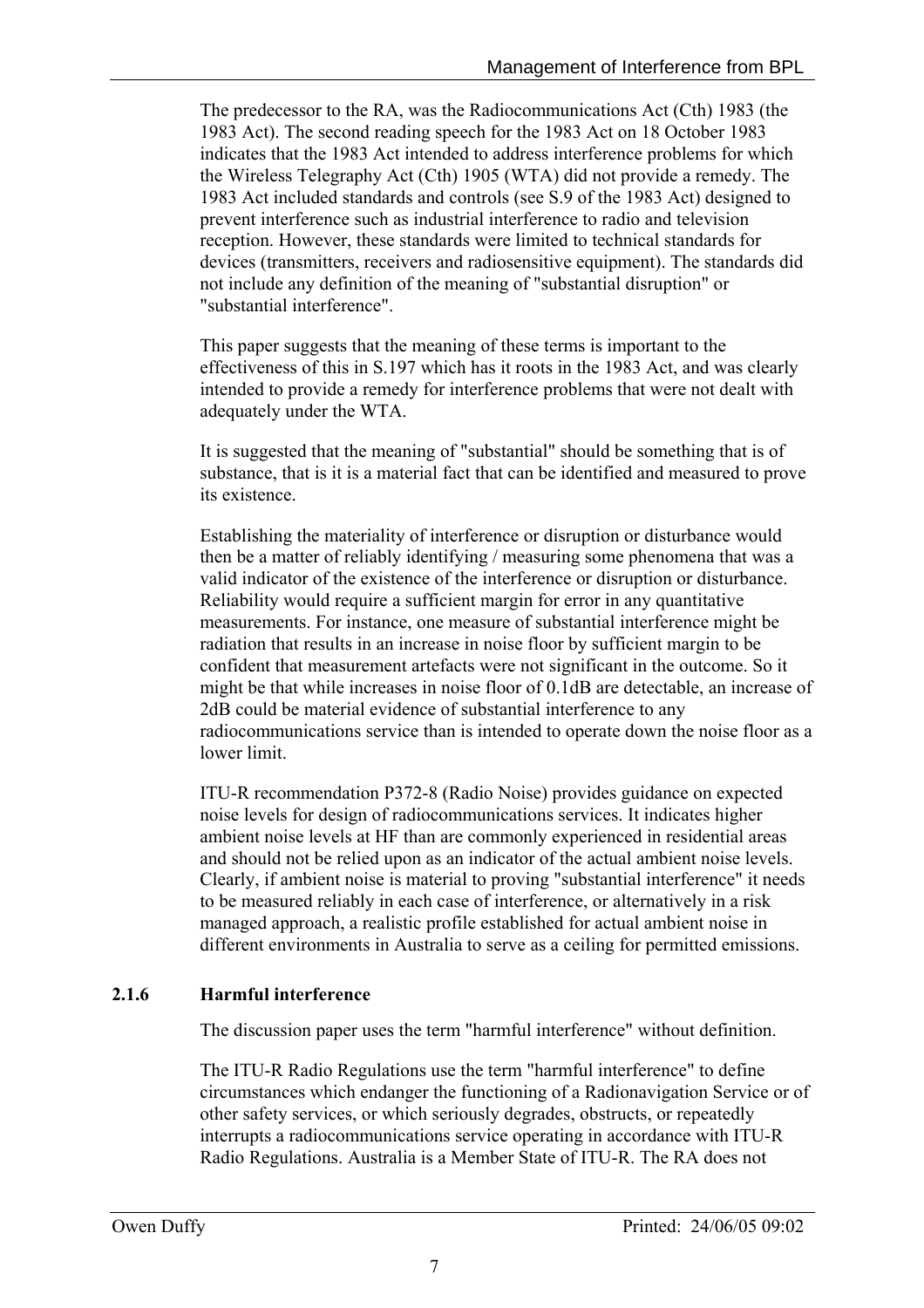reflect the ITU-R definition of "harmful interference" although Australia is a Member State of ITU-R.

#### <span id="page-10-0"></span>**2.1.7 The need for a carrier licence**

The discussion paper suggests that a BPL operator may be exempt from the requirement to hold a carrier licence under S.49 of the Telecommunications Act (Cth) 1997 (TA). It is arguable that when the communications crosses the demarcation point for electricity delivery (that being well defined) that the communications should be regarded as a normal telecommunications service, whether the other endpoint of a session is the electricity meter on the customer switchboard or any other service outside the customer's physical boundary.

In any case where a BPL operator delivers a generalised telecommunications service that supports for example any of Internet access, Telephony (whether or not it is bundled with other products such as energy services,) that they should be subject to the same laws, and operate within the same licencing regime as other telecommunications providers.

#### **2.1.8 Economic rationale**

The discussion paper mentions economic rational and bringing to book externalities of BPL. Concern is held for the validity of any attempt to convert all of the competing factors to a dollar value to tot up on a balance sheet.

How does the ACA assign economic values to the strategic value of HF communications in the event of a hostile attack on satellite and fixed communications infrastructure?

How does the ACA assign economic value to maritime safety, remembering that for many years the government charged a substantial licence fee on maritime stations, how does the ACA offset the opportunity for spectrum charges against peoples lives or just the cost of search and rescue?

The discussion already raises the point that economic value of one person's use of a cordless phone, or another's pursuit of Amateur Radio might be small in community terms. This seems to assume that individuals need to make an accommodation for BPL rather than the onus being on the BPL product developers to develop a product that in compatible with the existing environment.

There is a well established practice of auctioning off spectrum resources to the highest bidder, but this is no great windfall for the people, it might be paid initially by carriers (who have the greatest capacity to pay), but the cost is born be each and everyone of us who use services directly or indirectly derived from that spectrum.

#### **2.1.9 No-interference clauses**

Many radiocommunications users operate under class licences. Reference is often made to unlicenced services, when in fact, the service operates under a class licence with clear statement of entitlement to operate and terms and conditions specific the class licence. The only real difference with a class licence is that the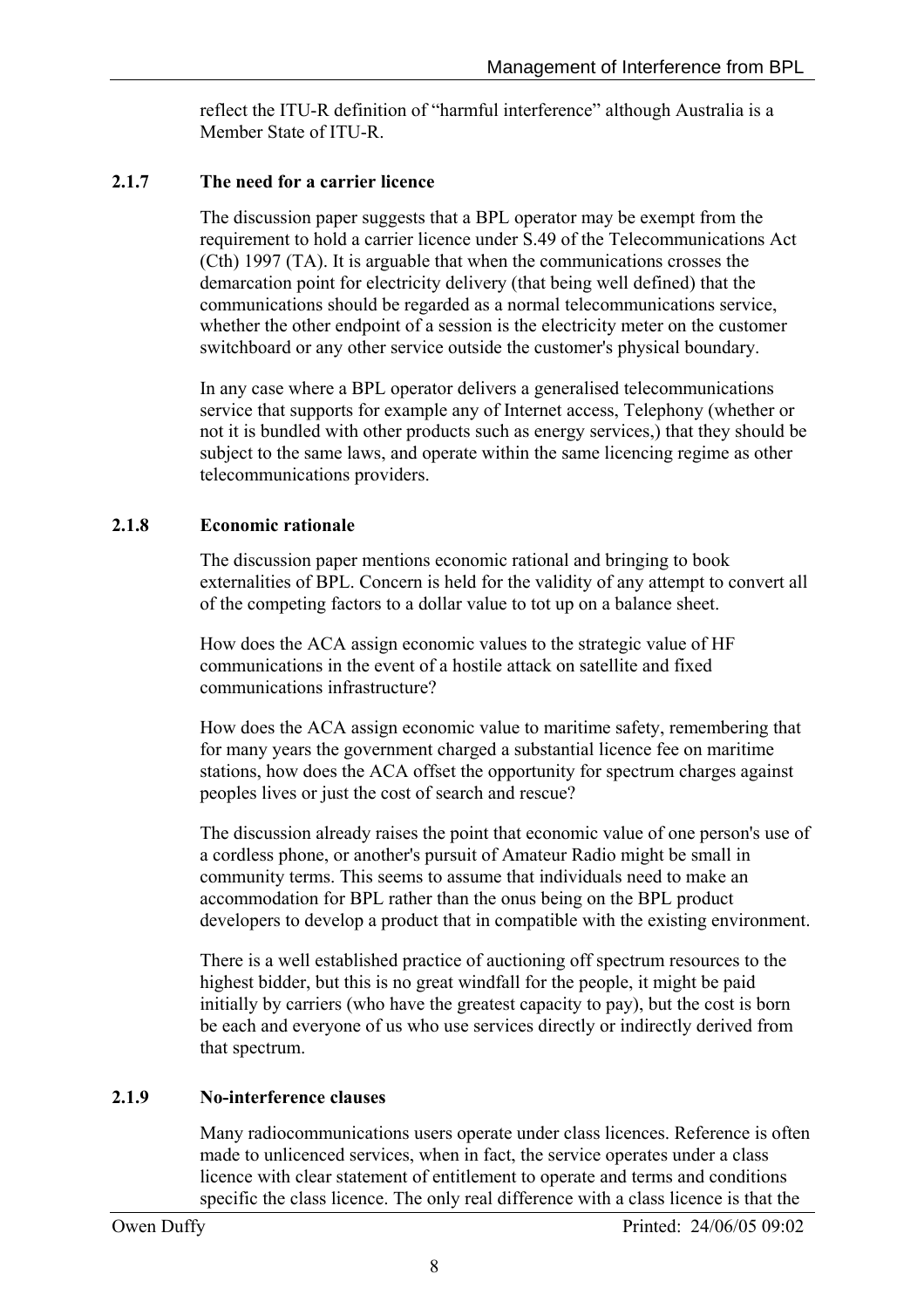<span id="page-11-0"></span>licence is not granted on an individual basis by the ACA, but is granted to all persons for their use.

Class licences are sometimes thought of as unimportant or less important services. This is not true, for example aviation operates under the Radiocommunications (Aircraft Station) Class Licence 2001, and VHF maritime operates under the Radiocommunications (Maritime Ship Station - 27 MHz and VHF) Class Licence 2001. These are services that are vital to safety of life.

The conditions of some class licences include a clause that the service is not entitled to protection from interference. There are radiocommunications services operating under such services that are vital to safety of life (eg Personal Emergency Response Systems) and that the community should expect to be protected from interference.

The community might not accept the fine print of no-interference clauses in class licences as acceptable if interference to radiocommunications prevented or delayed timely access to life saving care.

# **2.2 Section 2**

## **2.2.1 Notification of the risk interference by BPL operators**

BPL systems should not be deployed where there is a significant risk of interference to radiocommunications services.

Notification of the risk of interference only becomes necessary, and it is necessary, where BPL systems that are known to have emissions that are above the noise floor are operated at any location where a person may operate a radio receiver.

Notification at the start-up of a service does not address situations where subsequent to that notice at a later time, a person commences using a radiocommunications service without knowledge that it may be affected by the BPL system. An example might be where a resident's health fails and they commence a Personal Emergency Response System overlooking a warning in the past that radiocommunications devices in the neighbourhood might be adversely impacted by interference from a BPL deployment.

# **2.3 Section 3**

## **2.3.1 Regulatory certainty**

It is in the interests of both telecommunications industry and radiocommunications users, and indirectly, the entire community that there is certainty in moving forward.

Clearly, investors in telecommunications need to be confident of returns on their investment to encourage investment in infrastructure and services that are vital to the growth and prosperity of the Australian economy.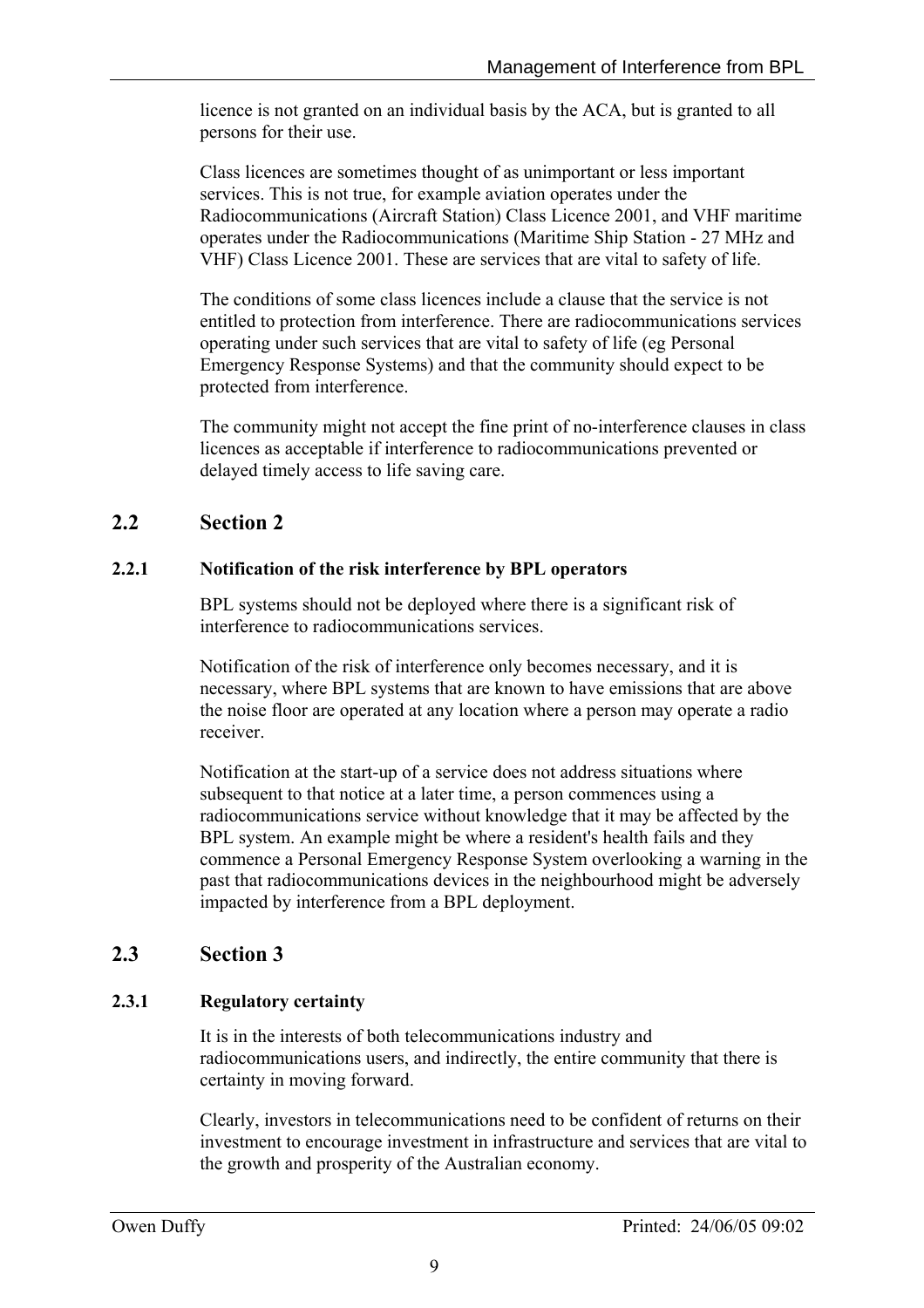<span id="page-12-0"></span>Equally, radiocommunications users need to know that their radiocommunications services will continue to operate in the manner that has been accepted and relied upon.

The community is not well served by financial failure or waste of failed telecommunications start-ups, nor is it well served by trashing of the unique and valuable spectrum resource for parallel delivery of telecommunications services.

#### **2.3.2 Allowing the BPL industry to make its own arrangements**

<span id="page-12-1"></span>The BPL industry should not be allowed to make its own arrangements about how it deals with stakeholders outside the industry. The industry would have a vested interest and would not be seen to act fairly and impartially.

The BPL industry is really about provision of telecommunications services. Although the industry claims benefits that include management of the electricity network, it is a medium capacity telecommunications service that is much higher in capacity than needed for electricity network management and is principally for providing Broadband Internet access to the public. As such, they are in the telecommunications industry, and as pointed out in the discussion paper, subject to the TA and subordinate regulation. Participation in Australian Communications Industry Forum (ACIF) would seem not only appropriate, but essential to the smooth operation of interconnected networks.

The role of ACIF or an organisation like ACIF, or the Telecommunications Industry Ombudsman (which was established to arbitrate service related issues between contracted parties) should not be extended to dealing with or arbitrating cases of interference to radiocommunications services.

The ACA (and any organisation that substantially assumes the role of the ACA) has a role to act in an impartial manner, and to balance the needs of all stakeholders, and remains the obvious agency for management of complaints of interference to radiocommunications.

#### **2.3.3 Standards based approach**

The existing EMC standards have the effect of reducing the risk of interference, but not necessarily preventing interference. For example, inverter air conditioners that comply with the relevant standards may still emit sufficient radio frequency energy to cause interference, or a power line that complies with the relevant standards may still emit sufficient radio frequency energy to cause interference.

Whilst the existence of the standards reduces the risk and level of interference it does not ensure no-interference.

Nothing in the RA suggests that compliance with EMC standards gives any relief from the provisions of S.197.

Anecdotal evidence is that equipment suppliers and electricity network operators conveniently assert that if their equipment is compliant with the relevant EMC standards, then the matter is closed and the complainant is not entitled to protection from interference.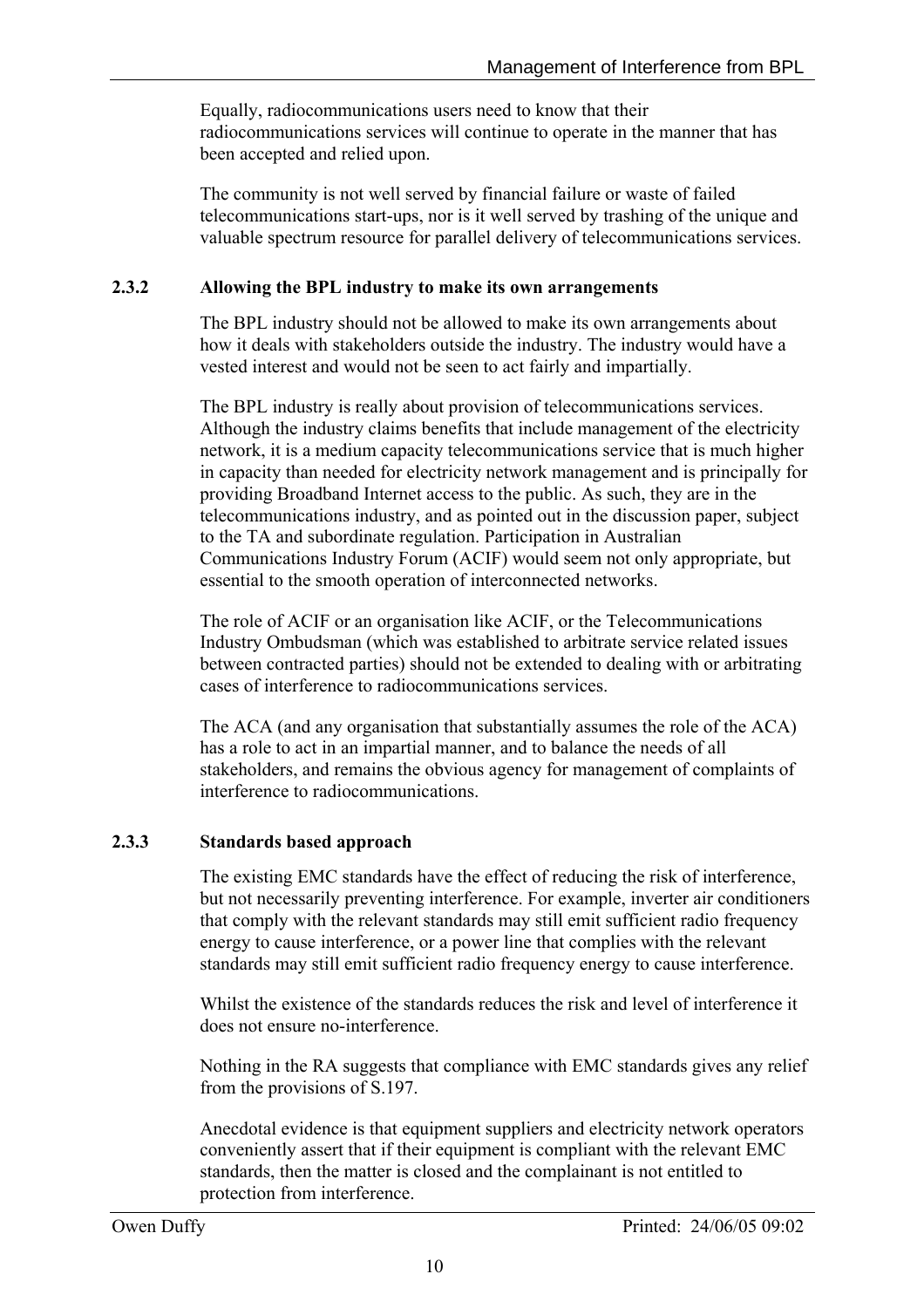<span id="page-13-0"></span>If the standards based approach proposed is a risk managed one, ie that the standards reduce the likelihood of interference rather than preventing interference, there will still be occurrences of interference, and the public should be afforded protection from such interference.

Whilst there might not currently exist a standard that applies to BPL, if a BPL emission standard did exist that was similar in levels to existing EMC standards, FCC Part 15, European standards (eg NB30), or proposed standards, the standard would not prevent interference, only reduce the risk of interference. Any administrative action to deem that equipment compliant with a standard does not cause interference is just denial of the reality and does not resolve the problem of disruption of the affected radiocommunications services.

Standards that are tight enough to prevent interference will drive the cost of goods up substantially, and may deny access to "world products". It is not practical to go-it-alone with stringent standards that prevent interference. It is appropriate that standards reduce the risk of interference, that they evolve, and that standards compliance is not a waiver of the requirement to not cause interference.

The preferred approach is appropriate standards that evolve in a timely way to reduce the risk of interference, and at the same time legislated protection from interference for radiocommunications services and an independent agency for resolution of interference complaints.

#### **2.3.4 Appropriate body to develop a code**

As discussed in [2.3.2,](#page-12-1) to the extent that the BPL industry should be permitted self-regulation in matters regarding interoperability within the BPL / telecommunications industry, which is really the telecommunications industry, the appropriate body would seem to be ACIF.

#### **2.3.5 Licencing fee for use of spectrum by BPL**

Charging licence fees for BPL spectrum use implies acceptance of radio frequency energy radiation that is material in nature.

It is, in a sense, authorising BPL as a radio transmitter, albeit within specified limits. It may have the benefit of better identification and cataloguing of emission sources and more enforceable limits, with fees to reasonably recover the cost of management (including interference resolution).

If licencing and licence fees are used as an economic rationalist's tool for auctioning off radio spectrum to the highest bidder, it is likely that BPL operators would outbid any other user of the spectrum because of their capacity to pay, and to the detriment of almost all users of radio spectrum.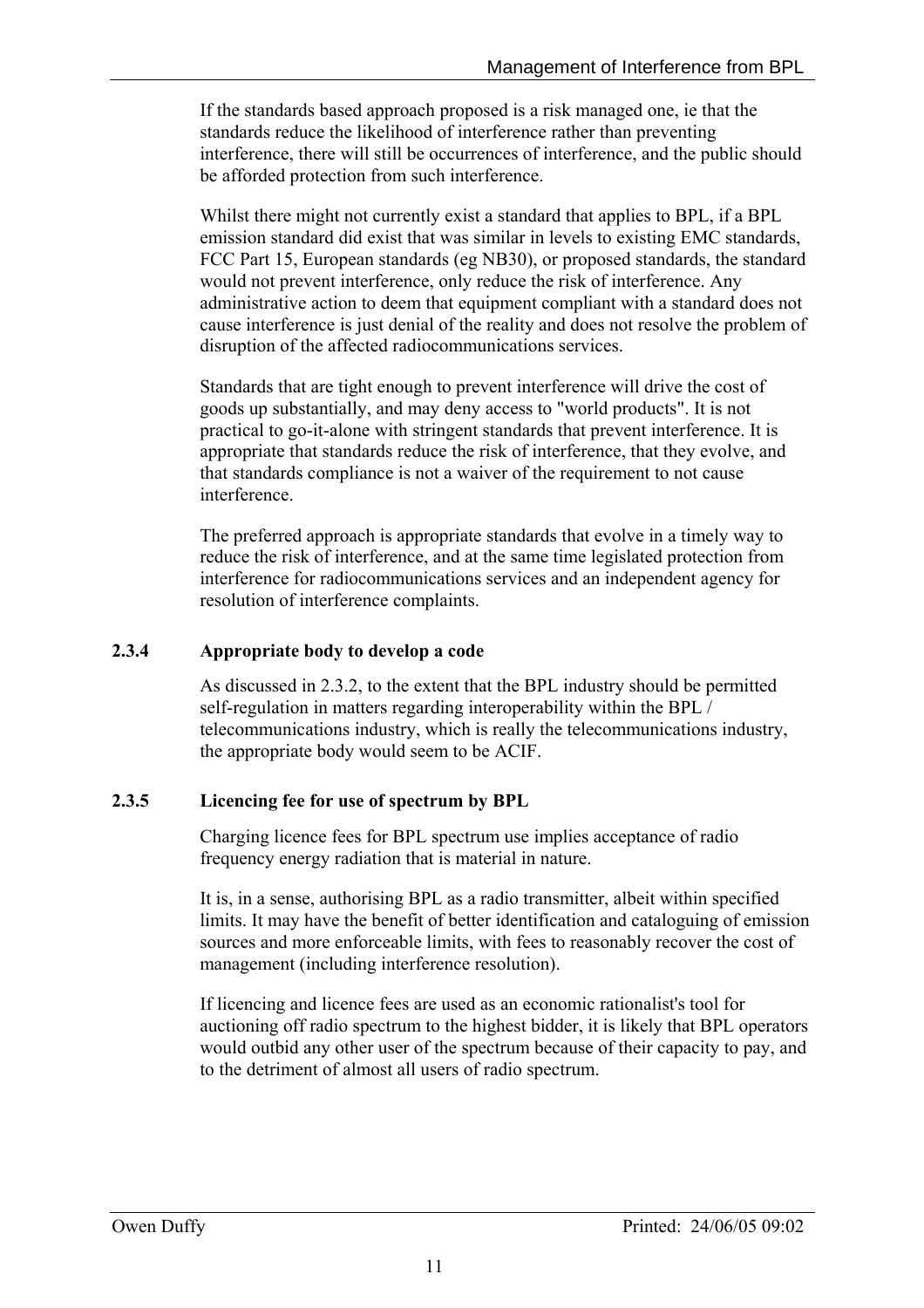# <span id="page-14-0"></span>**2.4 Section 4**

## **2.4.1 General**

The discussion paper suggests that in-house BPL is less likely to be an interference problem mainly because of the "symmetrical construction of the power cable with its closely spaced conductors". Whilst some wiring of residential premises uses a topology where the active conductor is close spaced in the same sheath as the neutral and earth it is the common mode current that gives rise to radiation, and where the BPL signal is injected only on the Active conductor, or where there is any unbalance at radio frequencies of the cable (eg an open switch in the active only) or connected appliance to ground, then there will be common mode current. Note also that whilst GPO final sub-circuits and single appliance final sub-circuits (eg stoves, water heaters etc) may use symmetric cabling, lighting final sub-circuits are usually free and easy about the wiring of the switches which often use single core cable in a shortest path topology.

The fact remains that power wiring, whether in the transmission, distribution or utilisation segment, is not suitable for carrying radio frequency energy from point to point. Of all of the reasons for the lack of suitability, the most relevant to radiocommunications interference is the radiation of radiofrequency energy from conductors where the fields due to current in one conductor do not balance fields due to currents in other conductors, whether because of the amplitude or phase of the currents, or the geometry of the conductors.

The manufacturers of BPL chipsets have visions of them being embedded in many household appliances. The vision includes that modular entertainment systems would not be cabled to carry video and audio, rather the DVD player would for example, send a digital stream to the television display using embedded BPL. The modular flexibility, portability, and lack of cable clutter have a certain appeal. There is a prospect that in-house BPL might expand significantly beyond the computer LAN.

## **2.4.2 Strategy**

Experience has been that consumers have purchased equipment that is compliant with certain standards, but at the same time has the potential to cause interference to radiocommunications. For instance, consumers are often not aware that when they acquire a device that operates under the LIPD Class Licence, they may be unable to use it because it causes interference through no fault of the equipment or their own. They may reasonably see this as unfair, and obtain little comfort after purchase with the fine print in the ACA's Class Licence.

Consumers should be made aware that some products have some risk of causing interference to radiocommunications, and that if they are shown to cause interference, they may be required to cease using the product. The ACA should consider extension to its C Tick scheme to ensure adequate product disclosure to consumers.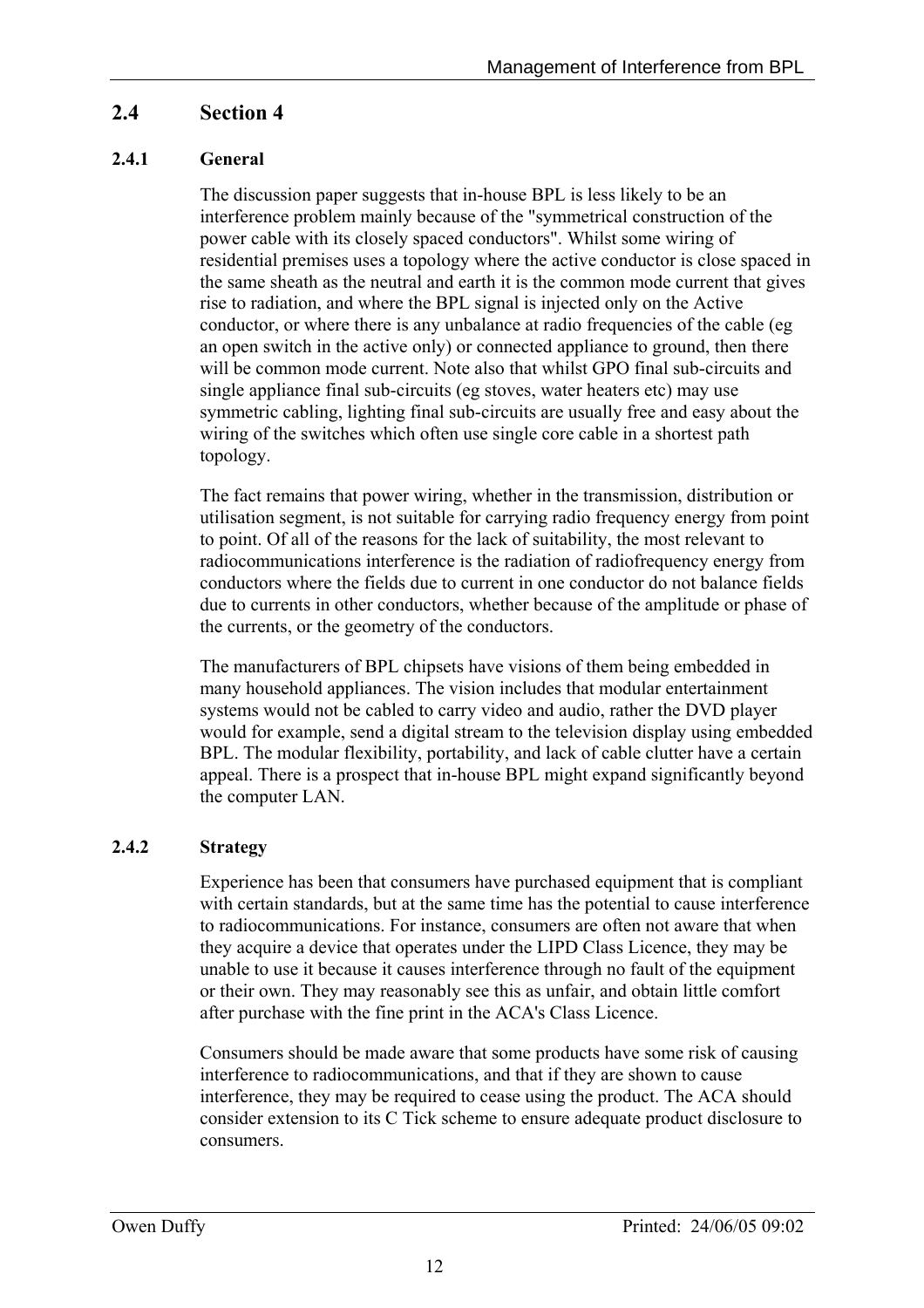It would appear that standards are formative, and must be balanced with similar standards. For example, standards for in-house BPL should not permit emission levels in a neighbouring property (which could be just a wall thickness away) that would not be permitted of access BPL. Similarly, though not currently regulated, traditional line telecommunications and power lines should be subject to similar emission limits. If this balance was to be achieved, then it is likely to be some time before standards for in-house or customer premises equipment is settled.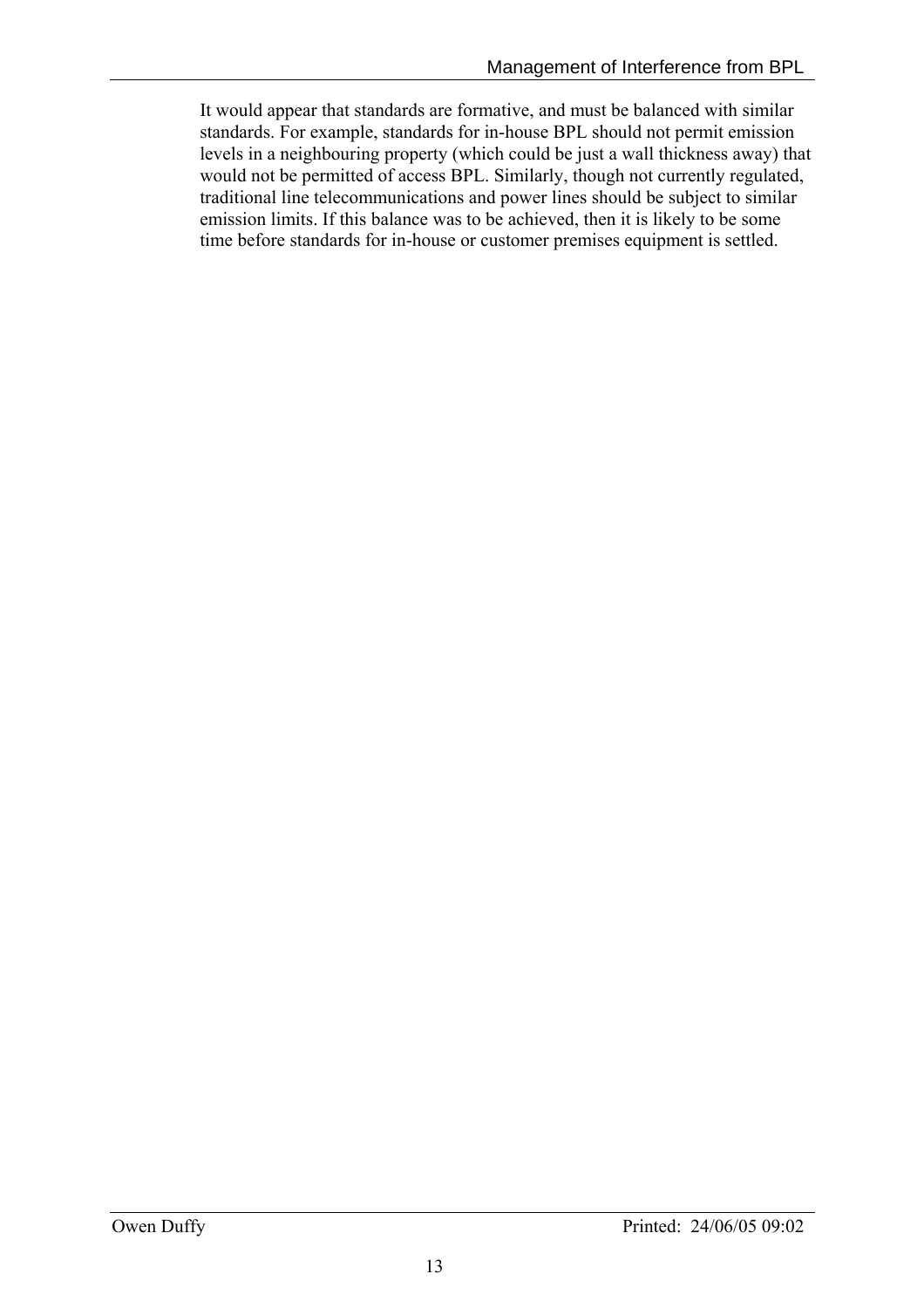# <span id="page-16-0"></span>**3 Conclusions**

BPL has been trialled in Australia in a number of locations, the most notable the ongoing trials in Queanbeyan, NSW (pictured on the cover) which commenced in November 2004 and appears from Country Energy's recent press release to be extended to around March 2006.

The BPL operator ought to have known before deploying the equipment of the radiation levels, and must now know that the radiation is so high as to be likely to impact radiocommunications in that area on the frequencies affected by each of the links, and yet the Queanbeyan trial continues beyond its initial trial period.

The ACA's published measurement data for the Queanbeyan trial showed radiation of radio frequency energy that is 40 to 60dB above the expected lowest ambient noise levels set out in ITU-R recommendation P372-8 (Radio Noise) in the residential area where the trial was deployed. The ACA has the knowledge and skills to measure and analyse the measurements, to know of the risk of interference to radiocommunications, and yet the Queanbeyan trial continues.

The suggestion by the BPL industry that the equipment trialled and measured in Queanbeyan is obsolete technology with known high levels of radiation, and that new generation chipsets will resolve all problems is an appalling attestation of their reckless approach, and raises concerns for their credibility.

BPL technology is undergoing rapid development, though it has a long way to go to achieve operating radiation levels that are safely no worse than the ambient noise floor. We should expect that in the future, it is likely that safe BPL technologies will be available, and that many of the benefits of BPL, especially in-premises will be available without the attendant interference risk that has been demonstrated.

The ACA should act now to protect radiocommunications under existing laws, subordinate regulations, international agreements, and treaties as a first priority, even if that means shutting down existing trials. They should explore additional regulatory options (legislative change, regulations, standards, licencing etc) to ensure that BPL systems are unlikely to cause interference to radiocommunications. In cases where BPL does cause interference to radiocommunications, the ACA should act to prevent the interference continuing and recurring.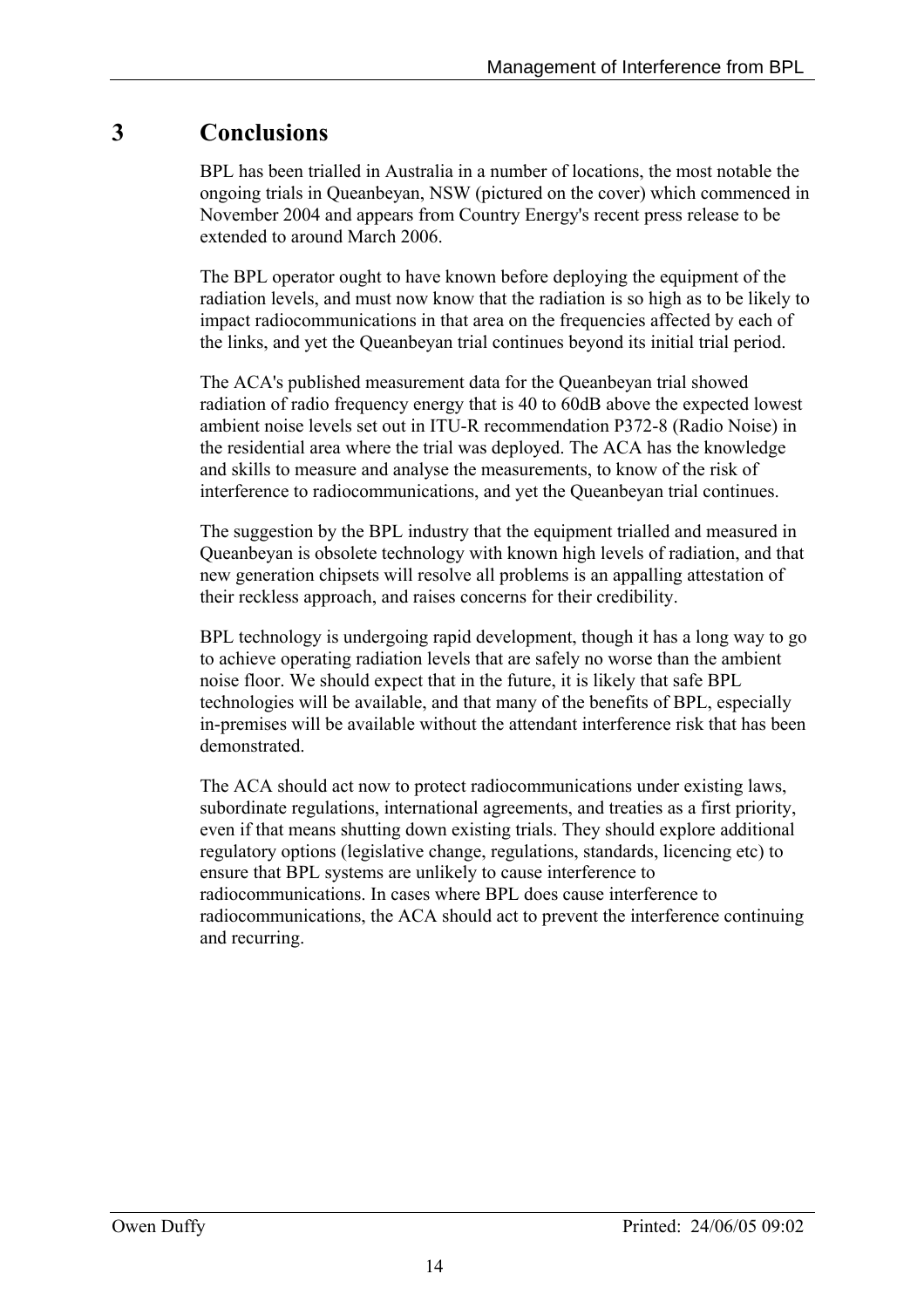# <span id="page-17-0"></span>**4 Glossary**

Terms used in the document have the meanings set out in [Table 1.](#page-17-1)

<span id="page-17-1"></span>

| <b>Term</b>         | <b>Meaning</b>                                                                                                                                                                                                                                                                                                                                                   |
|---------------------|------------------------------------------------------------------------------------------------------------------------------------------------------------------------------------------------------------------------------------------------------------------------------------------------------------------------------------------------------------------|
| <b>ACIF</b>         | <b>Australian Communications Industry Forum</b>                                                                                                                                                                                                                                                                                                                  |
| <b>Bit</b>          | <b>Binary Digit</b>                                                                                                                                                                                                                                                                                                                                              |
| <b>BPL</b>          | <b>Broadband over Power Lines</b>                                                                                                                                                                                                                                                                                                                                |
| <b>Broadband</b>    | High-speed data, generally accepted as above 256Kb/s in at least the<br>downstream direction. More importantly, Broadband is characterised by<br>"always-on" access that supports multiple concurrent applications, though at<br>this point in time not to imply suitability for real time-traffic such as<br>telephony as we experience it on the POTS network. |
| <b>Byte</b>         | An octet or 8 bits.                                                                                                                                                                                                                                                                                                                                              |
| <b>CAN</b>          | <b>Customer Access Network</b>                                                                                                                                                                                                                                                                                                                                   |
| <b>DSL</b>          | Digital Subscriber Line, technology for transmission of high speed data on<br>telephony or better grade copper lines.                                                                                                                                                                                                                                            |
| HF                  | High Frequency (3MHz to 30MHz)                                                                                                                                                                                                                                                                                                                                   |
| HV                  | High Voltage (higher than LV)                                                                                                                                                                                                                                                                                                                                    |
| <b>Interference</b> | Interference to, or with radiocommunications that is attributable, whether<br>wholly or partly and whether directly or indirectly, to an emission of<br>electromagnetic energy by a device (from the Radiocommunications Act<br>(Cth) 1992.                                                                                                                      |
| <b>ISDN</b>         | Integrated Services Digital Network. Available in two access interfaces, Basic<br>Rate at 144Mbps aggregate, and Primary Rate at 2Mbps aggregate.                                                                                                                                                                                                                |
| <b>ITU</b>          | International Telecommunications Union                                                                                                                                                                                                                                                                                                                           |
| LV                  | Low Voltage (below 660V to 100V)                                                                                                                                                                                                                                                                                                                                 |
| <b>Mbps</b>         | Mega Bits Per Second.                                                                                                                                                                                                                                                                                                                                            |
| <b>PLC</b>          | <b>Power Line Communications</b>                                                                                                                                                                                                                                                                                                                                 |
| <b>PLT</b>          | <b>Power Line Telecommunications</b>                                                                                                                                                                                                                                                                                                                             |
| <b>POTS</b>         | Plain Old Telephone Service                                                                                                                                                                                                                                                                                                                                      |